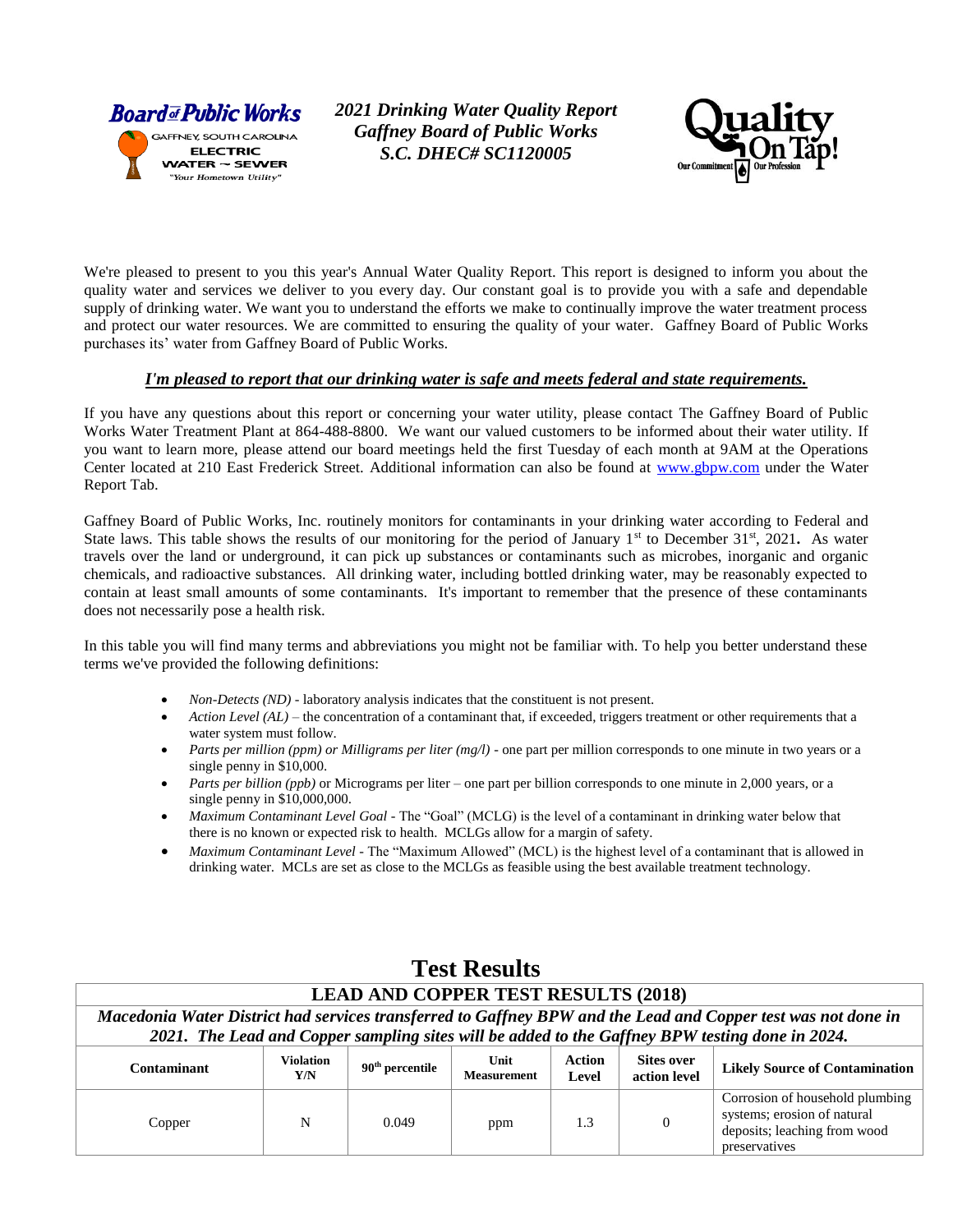|                                                                                                                                                                                                    |                         |                                               |                                                                    |                  |                   | <b>Inorganic Contaminants – Gaffney Board of Public Works (2021)</b>                                                                                                                                                                                                                                                                        |  |  |
|----------------------------------------------------------------------------------------------------------------------------------------------------------------------------------------------------|-------------------------|-----------------------------------------------|--------------------------------------------------------------------|------------------|-------------------|---------------------------------------------------------------------------------------------------------------------------------------------------------------------------------------------------------------------------------------------------------------------------------------------------------------------------------------------|--|--|
| Contaminant                                                                                                                                                                                        | <b>Violation</b><br>Y/N | Level<br><b>Detected</b>                      | Unit<br><b>Measurement</b>                                         | <b>MCL</b>       | <b>MCLG</b>       | <b>Likely Source of Contamination</b>                                                                                                                                                                                                                                                                                                       |  |  |
| Nitrate (as Nitrogen)                                                                                                                                                                              | N                       | 0.48                                          | ppm                                                                | 10               | 10                | Runoff from fertilizer use; leaching<br>from septic tanks, sewage; erosion of<br>natural deposits                                                                                                                                                                                                                                           |  |  |
|                                                                                                                                                                                                    |                         |                                               |                                                                    |                  |                   | <b>Organic Contaminants - Gaffney Board of Public Works (2021)</b>                                                                                                                                                                                                                                                                          |  |  |
| Sodium                                                                                                                                                                                             | N                       | 7.8                                           | ppm                                                                | NA               | <b>NA</b>         | <b>Erosion of Natural Deposits</b>                                                                                                                                                                                                                                                                                                          |  |  |
| <b>Physical Characteristics - Gaffney Board of Public Works (2021)</b>                                                                                                                             |                         |                                               |                                                                    |                  |                   |                                                                                                                                                                                                                                                                                                                                             |  |  |
| Turbidity                                                                                                                                                                                          | N                       | AVG. 0.053<br>Range<br>$0.025 - 0.243$        | <b>NTU</b>                                                         | < 0.3            | < 0.1             | Soil runoff                                                                                                                                                                                                                                                                                                                                 |  |  |
| Turbidity is a measurement of the cloudiness of the water caused by suspended particles. We monitor it because it is a good<br>Indicator of water quality and the effectiveness of our filtration. |                         |                                               |                                                                    |                  |                   |                                                                                                                                                                                                                                                                                                                                             |  |  |
|                                                                                                                                                                                                    |                         |                                               | <b>Disinfectants and Disinfectant By-Products (System 1120005)</b> |                  |                   |                                                                                                                                                                                                                                                                                                                                             |  |  |
|                                                                                                                                                                                                    |                         |                                               | (2021)                                                             |                  |                   |                                                                                                                                                                                                                                                                                                                                             |  |  |
| Chlorine                                                                                                                                                                                           | N                       | $Max - 1.56$<br>$Min - 0.21$<br>$Avg. - 0.82$ | ppm                                                                | <b>MRDL</b><br>4 | <b>MRDLG</b><br>4 | Water additive used to control<br>microbes                                                                                                                                                                                                                                                                                                  |  |  |
| Haloacetic acids (HAAs)                                                                                                                                                                            | N                       | 49 Highest<br><b>LRAA</b><br>$Avg = 43$       | ppb                                                                | 60               | N/A               | By-product of drinking water<br>$\mathbf{1}$ : $\mathbf{1}$ : $\mathbf{1}$ : $\mathbf{1}$ : $\mathbf{1}$ : $\mathbf{1}$ : $\mathbf{1}$ : $\mathbf{1}$ : $\mathbf{1}$ : $\mathbf{1}$ : $\mathbf{1}$ : $\mathbf{1}$ : $\mathbf{1}$ : $\mathbf{1}$ : $\mathbf{1}$ : $\mathbf{1}$ : $\mathbf{1}$ : $\mathbf{1}$ : $\mathbf{1}$ : $\mathbf{1}$ : |  |  |

disinfectant

chlorination

ppb  $\begin{vmatrix} 80 \end{vmatrix}$  N/A By-product of drinking water

**\*\*\*\*** Under Stage 2 DBP Rule, for TTHM and HAA5, systems with only one location with an exceedance, must report the highest LRAA and the range of quarterly results (for all locations) in their main detected contaminant table. Violation Testing results from July 2019-June 2021 Compliance Period at the DBP-20 1 Factory Blvd, Gaffney Monitoring location sampling shows that our system exceeds the standard or maximum contaminant level (MCL), for total trihalomethanes (TTHMs). The standard for TTHMs is 80 ppb averaged at an individual monitoring location over the year. During the July 2019-June 2021, our TTHM level at Site DBP-20 was 81 ppb. TTHMs, which are four volatile organic chemicals, form when disinfectants react with natural organic matter in the water. After identifying the problem of water age at the sample location due to COVID 19 shutdown. We are working to minimize the formation of TTHMs while ensuring an adequate level of disinfection to protect customers from exposure to bacteria. We have since taken samples at this location and throughout the system and had them tested. They show that we meet the standards.

Range 18.6-53.7

81 Highest LRAA  $Avg = 70$ Range51.9-74.3

## **What does this mean?**

TTHM \*\*\*\*

(Total trihalomethanes) <sup>Y</sup>

We're proud that your drinking water meets or exceeds all Federal and State requirements. We have learned through our monitoring and testing that some constituents have been detected. The EPA has determined that your water *IS SAFE* at these levels.

All sources of drinking water are subject to potential contamination by substances that are naturally occurring or man made. These substances can be microbes, inorganic or organic chemicals and radioactive substances. The presence of contaminants does not necessarily indicate that the water poses a health risk. More information about contaminants and potential health effects can be obtained by calling the Environmental Protection Agency's (EPA) Safe Drinking Water Hotline at 1-800-426- 4791.

MCL's are set at very stringent levels. To understand the possible health effects described for many regulated constituents, a person would have to drink 2 liters of water every day at the MCL level for a lifetime to have a one-in-a-million chance of having the described health effect.

If present, elevated lead levels can cause serous health problems, especially for pregnant women and young children. Lead in drinking water is primarily from materials and components associated with service lines and home plumbing. Macedonia Water District is responsible for providing high quality drinking water, but cannot control the variety of materials used in